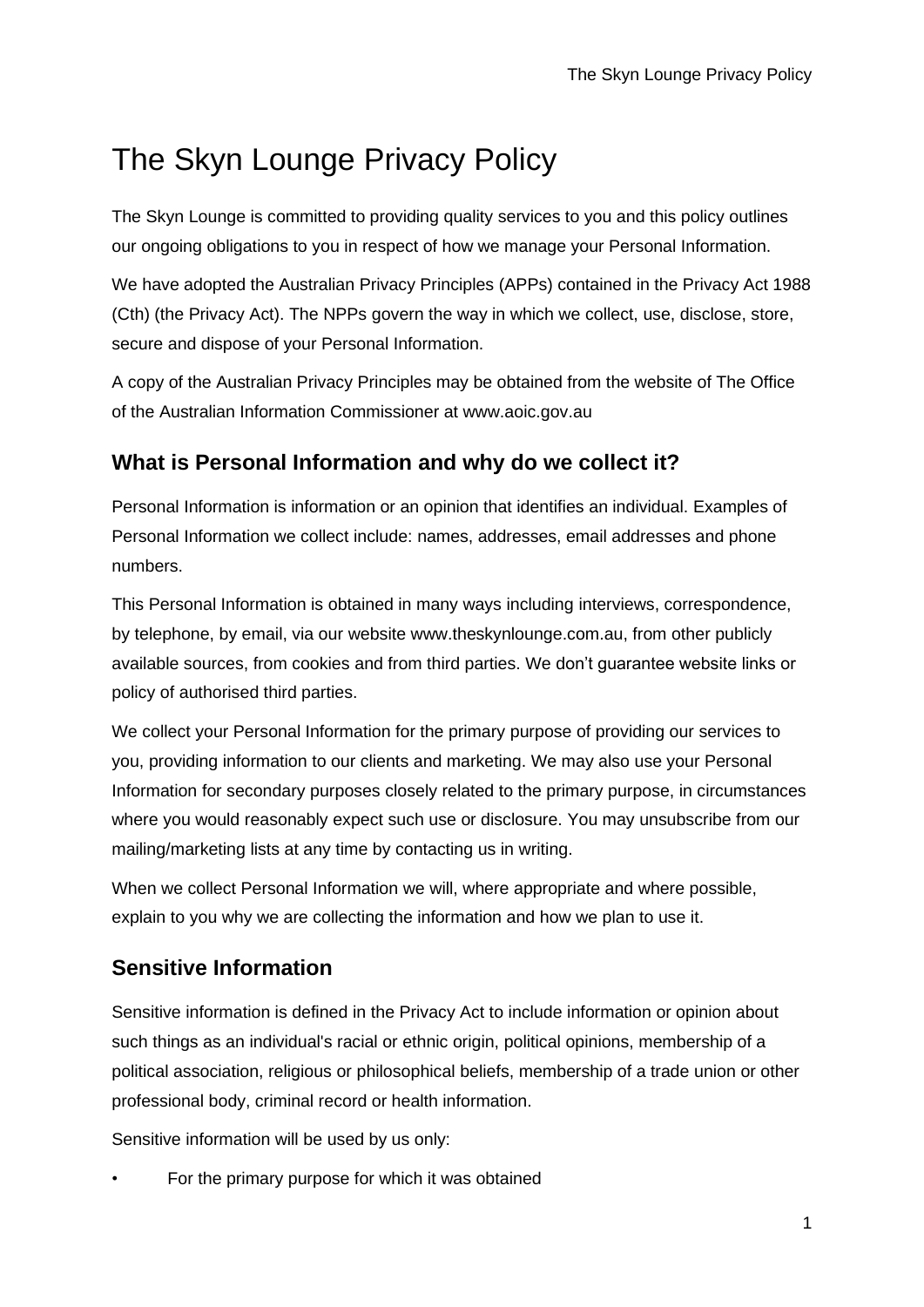- For a secondary purpose that is directly related to the primary purpose
- With your consent; or where required or authorised by law.

#### **Third Parties**

Where reasonable and practicable to do so, we will collect your Personal Information only from you. However, in some circumstances we may be provided with information by third parties. In such a case we will take reasonable steps to ensure that you are made aware of the information provided to us by the third party.

#### **Disclosure of Personal Information**

Your Personal Information may be disclosed in a number of circumstances including the following:

- Third parties where you consent to the use or disclosure; and
- Where required or authorised by law.

## **Security of Personal Information**

Your Personal Information is stored in a manner that reasonably protects it from misuse and loss and from unauthorised access, modification or disclosure.

When your Personal Information is no longer needed for the purpose for which it was obtained, we will take reasonable steps to destroy or permanently de-identify your Personal Information. However, most of the Personal Information is or will be stored in client files which will be kept by us for a minimum of 7 years.

#### **Access to your Personal Information**

You may access the Personal Information we hold about you and to update and/or correct it, subject to certain exceptions. If you wish to access your Personal Information, please contact us in writing.

The Skyn Lounge will not charge any fee for your access request, but may charge an administrative fee for providing a copy of your Personal Information.

In order to protect your Personal Information we may require identification from you before releasing the requested information.